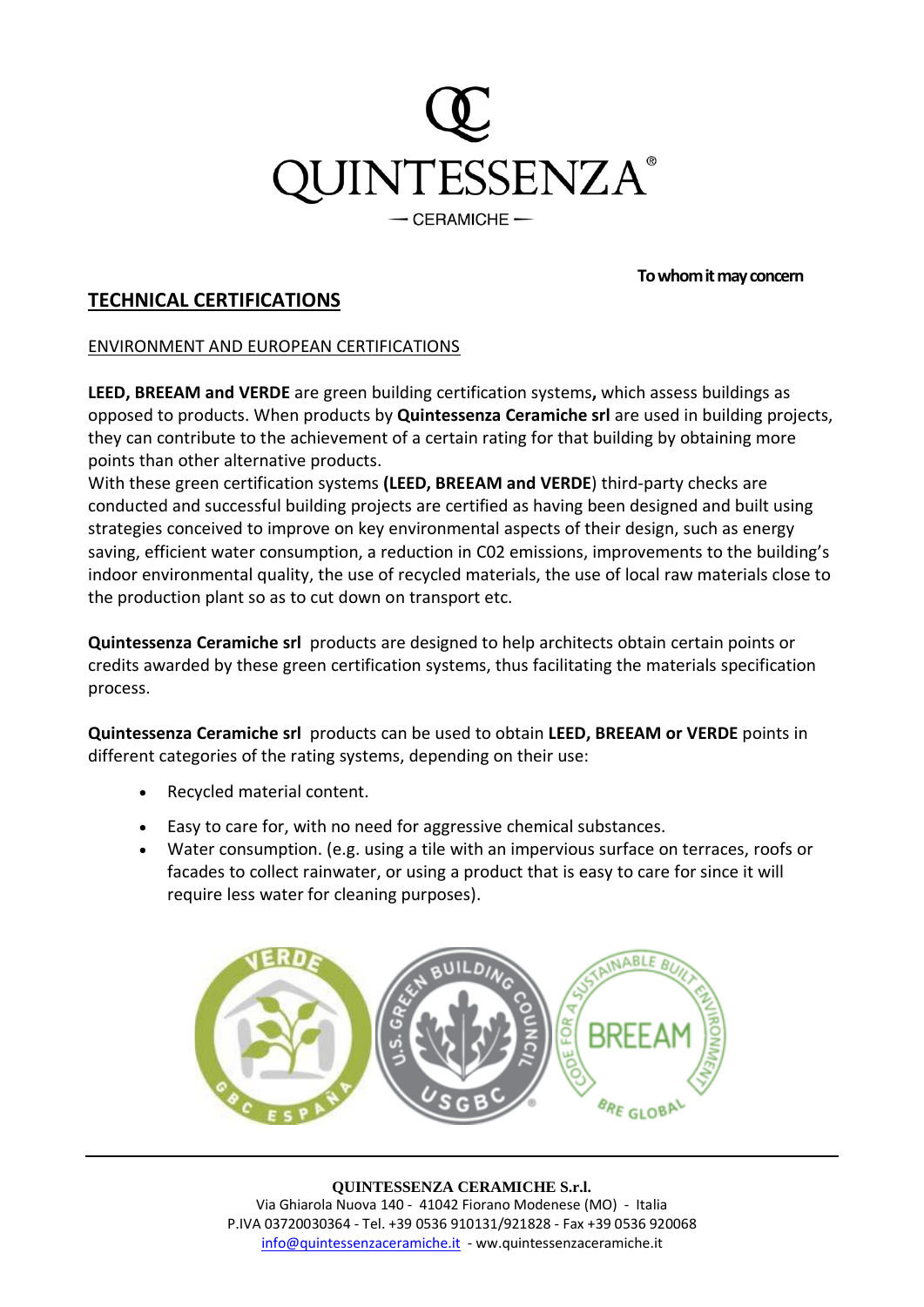



# **EPD CERTIFICATIONS**

**Quintessenza Ceramiche srl** ensures the environmental excellence of its products and services, among which stand out the **environmental product declarations (EPD)** in accordance with the **international standard iso 14025**, which defines the requirements that these environmental declarations must meet, including verification by Eenor granted in 2020.

These **[environmental](https://www.environdec.com/) product declarations (epd) provide a reliable, relevant, transparent, comparable and verifiable environmental profile** that highlights an environmentally friendly product based on life cycle information **(lca)** in accordance with international standards and data. quantified environmental. The life cycle analysis **(lca)** on which the EPD is **based must be carried out in accordance with product category rules (rcp)** published as a technical standard or by a recognized program. These rcps ensure consistent criteria for a family of products with equivalent functions.

## **QUINTESSENZA CERAMICHE S.r.l.**

Via Ghiarola Nuova 140 - 41042 Fiorano Modenese (MO) - Italia P.IVA 03720030364 - Tel. +39 0536 910131/921828 - Fax +39 0536 920068 [info@quintessenzaceramiche.it](mailto:info@quintessenzaceramiche.it) - ww.quintessenzaceramiche.it